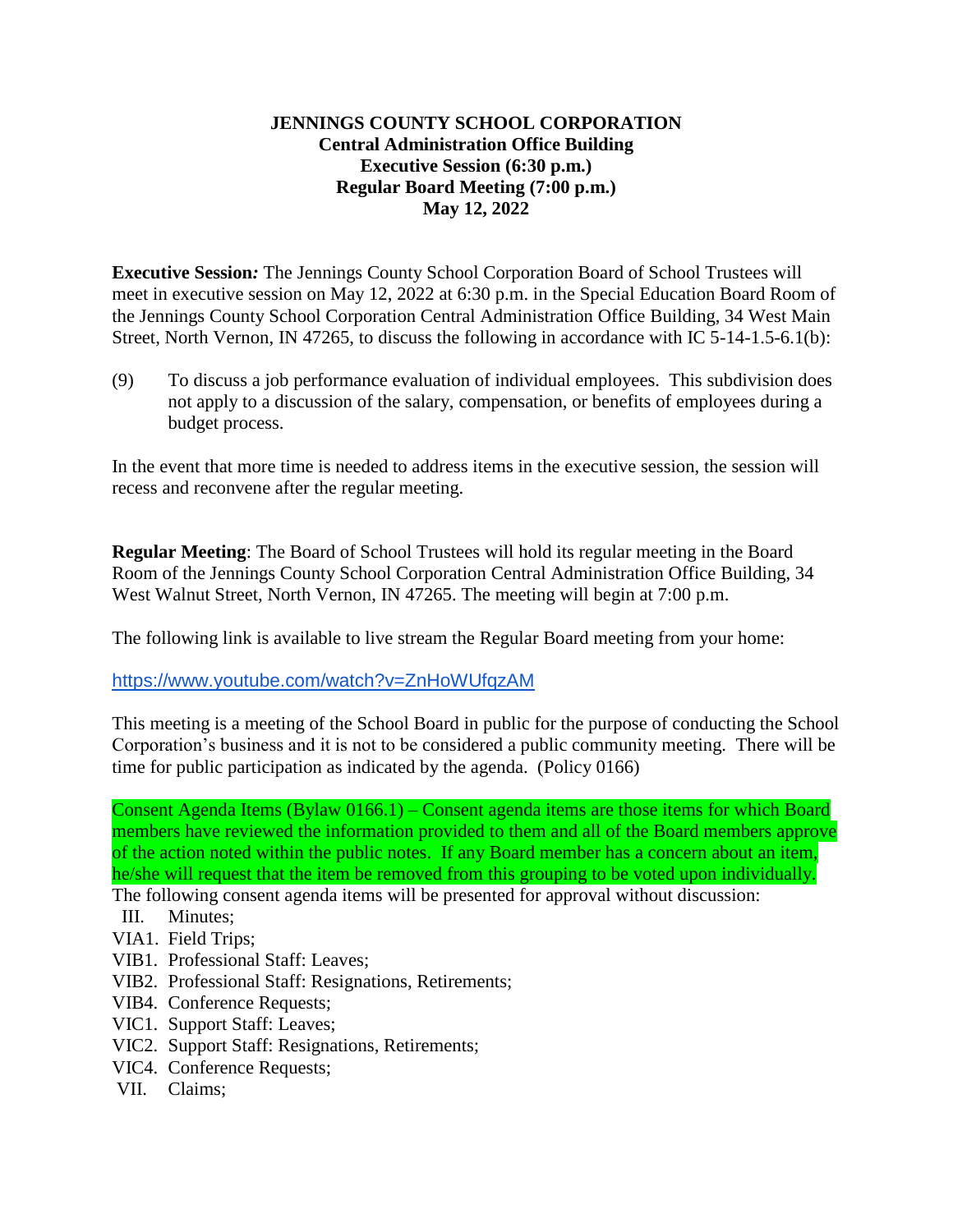Agenda Information Items – Information items are those items that the Board members are given to review. If a Board member wishes to discuss any of these items, he/she will indicate that the item(s) be removed from this grouping for discussion during the meeting.

The following information items will be shared with the Board:

VID3. April Fund Report

## **Agenda**

- I. Pledge
	- The President will open the meeting with the Pledge of Allegiance.
- II. Consent Agenda Items
- III. Minutes of the Executive Session and the Regular Board Meeting of April 28, 2022.
- IV. Community Non-Agenda Items
	- The President will ask if anyone would like to speak on an item not on the agenda.
	- **Stronger Together Recognition** JCMS Student - Jonathan Lenhart HOPE Food Program
		- $\triangleright$  Christy Willhite
		- $\triangleright$  Steve Ogden
		- $\triangleright$  Fran Ogden
		- $\triangleright$  Steve Combs
		- $\triangleright$  Mary Combs
		- $\triangleright$  Judy Strait
		- $\triangleright$  Sarah Asche
		- $\triangleright$  Candy Miller
		- $\triangleright$  Richard Wahlman
		- $\triangleright$  Susan Wahlman
		- $\triangleright$  Megan McIntosh
		- Megan Stevens
		- $\triangleright$  Mitch Slaughter
		- > Jean Ponsler
		- $\triangleright$  Sydney McIntyre
		- Ginger Miller
	- Hayden & Graham Creek Elementary Presentations
- V. Old Business
	- A. NEOLA
		- 1. NEOLA Policy 4120.08, Employment of Personnel for Extracurricular Activities, Second Reading
		- 2. NEOLA Policy 4214, Staff Gifts, Second Reading
		- 3. NEOLA Policy 5113.02, School Transfer Options, Second Reading
		- 4. NEOLA Policy 5340.01, Student Concussions and Sudden Cardiac Arrest, Second Reading
		- 5. NEOLA Policy 5460, Graduation Requirements, Second Reading
		- 6. NEOLA Policy 5540, The Schools and Governmental Agencies, Second Reading
		- 7. NEOLA Policy 6105, Authorization to Accept and Distribute Electronic Records and to Use Electronic Signature, Second Reading
		- 8. NEOLA Policy 6114, Cost Principles Spending Federal Funds, Second Reading
		- 9. NOELA Policy 6220, Budget Preparation, Second Reading